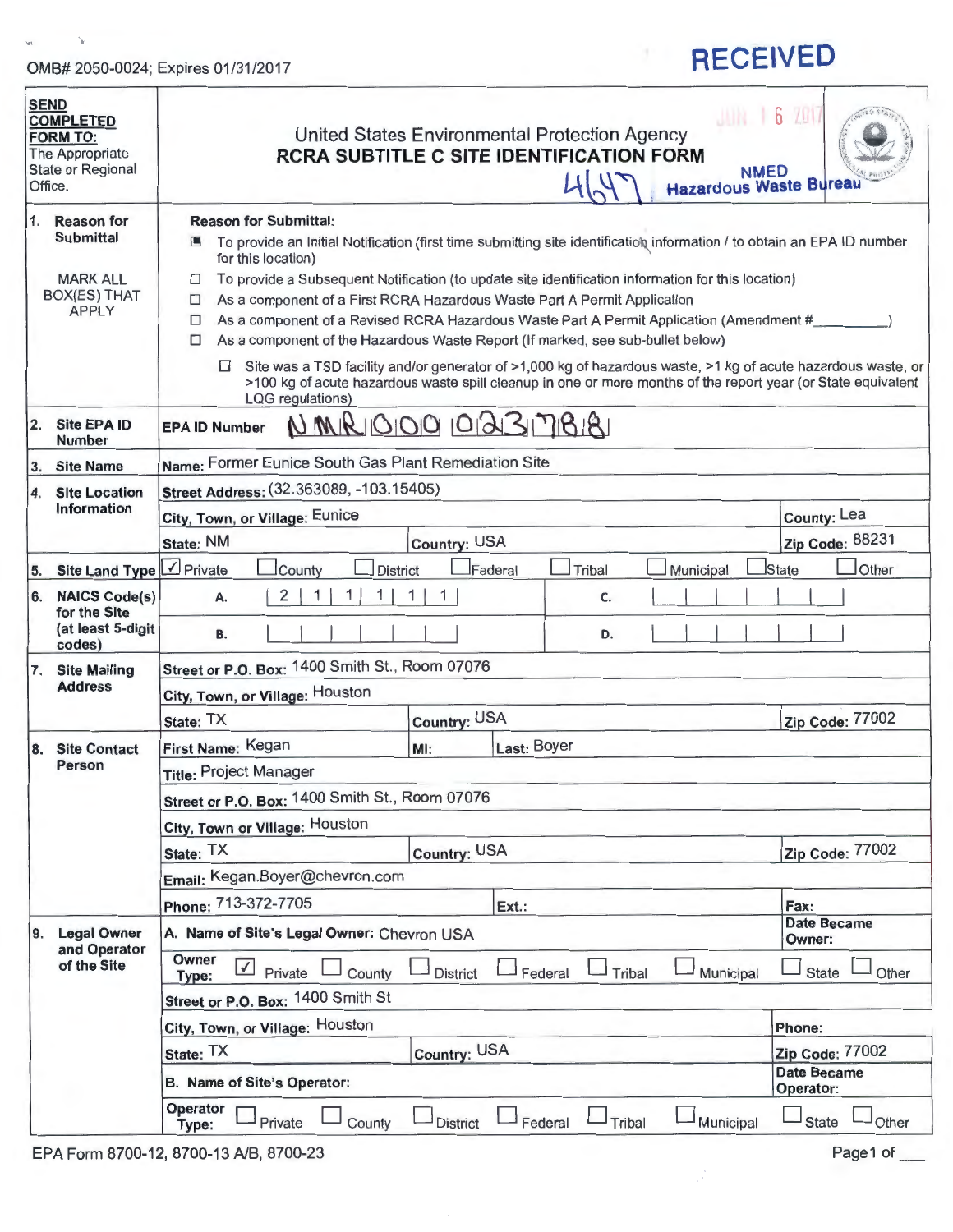| 10. Type of Regulated Waste Activity (at your site)<br>Mark "Yes" or "No" for all current activities (as of the date submitting the form); complete any additional boxes as instructed.                                                                                                                                                                                                                    |                                                                                                                                                                                                                                                                                                                                                                                                                              |  |  |  |  |
|------------------------------------------------------------------------------------------------------------------------------------------------------------------------------------------------------------------------------------------------------------------------------------------------------------------------------------------------------------------------------------------------------------|------------------------------------------------------------------------------------------------------------------------------------------------------------------------------------------------------------------------------------------------------------------------------------------------------------------------------------------------------------------------------------------------------------------------------|--|--|--|--|
| A. Hazardous Waste Activities; Complete all parts 1-10.                                                                                                                                                                                                                                                                                                                                                    |                                                                                                                                                                                                                                                                                                                                                                                                                              |  |  |  |  |
| 1. Generator of Hazardous Waste<br>$Y$ $\vee$ N<br>If "Yes," mark only one of the following - a, b, or c.                                                                                                                                                                                                                                                                                                  | 5. Transporter of Hazardous Waste<br>$Y \Box N \Box$<br>If "Yes," mark all that apply.                                                                                                                                                                                                                                                                                                                                       |  |  |  |  |
| $\Box$ a. LQG:<br>Generates, in any calendar month, 1,000 kg/mo<br>(2,200 lbs/mo.) or more of hazardous waste; or<br>Generates, in any calendar month, or<br>accumulates at any time, more than 1 kg/mo<br>(2.2 lbs/mo) of acute hazardous waste; or<br>Generates, in any calendar month, or<br>accumulates at any time, more than 100 kg/mo<br>(220 lbs/mo) of acute hazardous spill cleanup<br>material. | a. Transporter<br>b. Transfer Facility (at your site)<br>Y N V 6. Treater, Storer, or Disposer of Hazar Hous<br>Waste Note: A hazardous waste Part B<br>permit is required for these activities.<br>$N(\overline{V})$ 7. Recycler of Hazardous Waste                                                                                                                                                                         |  |  |  |  |
| 100 to 1,000 kg/mo (220 - 2,200 lbs/mo) of<br>b. SQG:<br>non-acute hazardous waste.<br>c. CESQG:<br>Less than 100 kg/mo (220 lbs/mo) of non-acute<br>hazardous waste.<br>If "Yes" above, indicate other generator activities in 2-10.                                                                                                                                                                      | 8. Exempt Boiler and/or Industrial Furnace<br>N <sup>1</sup><br>If "Yes," mark all that apply.<br>a. Small Quartity On-site Burner                                                                                                                                                                                                                                                                                           |  |  |  |  |
| $Y$ $\Box$ N $\Box$<br>2. Short-Term Generator (generate from a short-term or one-time<br>event and not from on-going processes). If "Yes," provide an<br>explanation in the Comments section.                                                                                                                                                                                                             | Exemption<br>b. Smelting, Melting, and Refining<br><b>Furnace Exemption</b>                                                                                                                                                                                                                                                                                                                                                  |  |  |  |  |
| N <sub>1</sub><br>3. United States Importer of Hazardous Waste                                                                                                                                                                                                                                                                                                                                             | 9. Underground Injection Control<br>N                                                                                                                                                                                                                                                                                                                                                                                        |  |  |  |  |
| 4. Mixed Waste (hazardous and radioactive) Generator<br>$N\sqrt{2}$                                                                                                                                                                                                                                                                                                                                        | $\Box$ N $\boxed{\checkmark}$ 10. Receives Hazardous Waste from Off-site                                                                                                                                                                                                                                                                                                                                                     |  |  |  |  |
| B. Universal Waste Activities; Complete all parts 1-2.                                                                                                                                                                                                                                                                                                                                                     | C. Used Oil Activities; Complete all parts 1-4.                                                                                                                                                                                                                                                                                                                                                                              |  |  |  |  |
| 1. Large Quantity Handler of Universal Waste (you<br>Y     N   V  <br>accumulate 5,000 kg or more) [refer to your State<br>regulations to determine what is regulated]. Indicate<br>types of universal waste managed at your site. If "Yes,"<br>mark all that apply.                                                                                                                                       | N V 1. Used Oil Transporter<br>If "Yes," mark all that apply.<br>a. Transporter<br>b. Transfer Facility (at your site)                                                                                                                                                                                                                                                                                                       |  |  |  |  |
| a. Batteries<br>b. Pesticides<br>c. Mercury containing equipment<br>d. Lamps<br>e. Other (specify) _______________<br>f. Other (specify) ______________<br>2. Destination Facility for Universal Waste<br>$N[\sqrt{ }]$<br>Note: A hazardous waste permit may be required for this<br>activity.                                                                                                            | 2. Used Oil Processor and/or Re-refiner<br>Y $\Box$<br>N <sub>1</sub><br>If "Yes," mark all that apply.<br>a. Processor<br>b. Re-refiner<br>$Y \cap N$<br>3. Off-Specification Used Oil Burner<br>4. Used (Dil Fuel Marketer<br>Y□N刁<br>If "Yes," mark all that apply.<br>a. Marketer Who Directs Shipment of<br>Off-Specification Used Oil to<br>Off-Specification Used Oil Burner<br>b. Marketer Who First Claims the Used |  |  |  |  |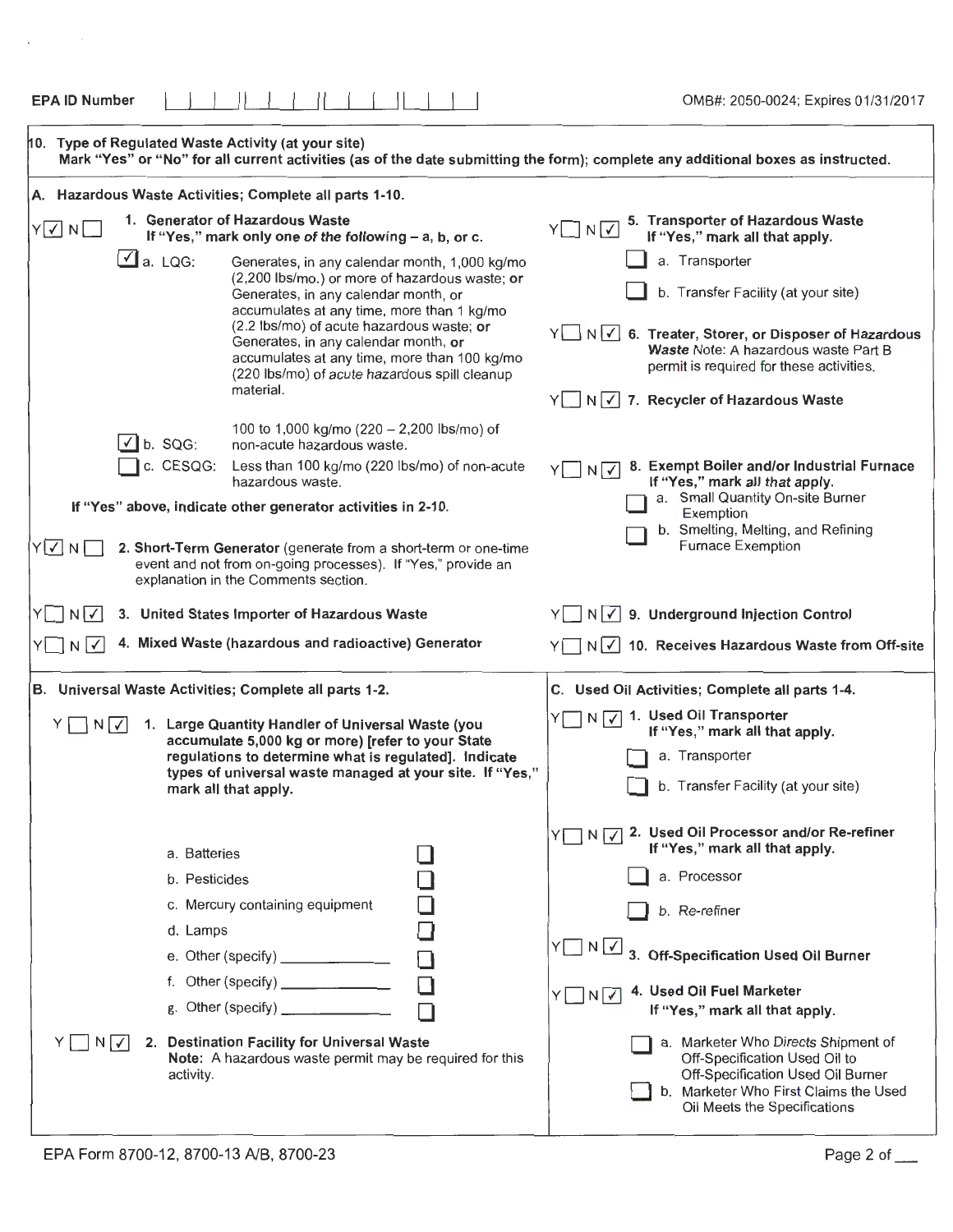٦

| <b>EPA ID Number</b> |  |  |  |  |  |  |
|----------------------|--|--|--|--|--|--|
|----------------------|--|--|--|--|--|--|

 $\tau$ 

 $\eta$ 

| D.                       | wastes pursuant to 40 CFR Part 262 Subpart K                                                          |  | Eligible Academic Entities with Laboratories—Notification for opting into or withdrawing from managing laboratory hazardous                                                                                                                                            |                                                                                                                                        |
|--------------------------|-------------------------------------------------------------------------------------------------------|--|------------------------------------------------------------------------------------------------------------------------------------------------------------------------------------------------------------------------------------------------------------------------|----------------------------------------------------------------------------------------------------------------------------------------|
|                          | You can ONLY Opt into Subpart K if:                                                                   |  |                                                                                                                                                                                                                                                                        |                                                                                                                                        |
|                          | a college or university; AND                                                                          |  | you are at least one of the following: a college or university; a teaching hospital that is owned by or has a formal affiliation                                                                                                                                       | agreement with a college or university; or a non-profit research institute that is owned by or has a formal affiliation agreement with |
|                          | you have checked with your State to determine if 40 CFR Part 262 Subpart K is effective in your state |  |                                                                                                                                                                                                                                                                        |                                                                                                                                        |
| N                        |                                                                                                       |  | See the item-by-item instructions for definitions of types of eligible academic entities. Mark all that apply:                                                                                                                                                         | 1. Opting into or currently operating under 40 CFR Part 262 Subpart K for the management of hazardous wastes in laboratories           |
|                          | a. College or University                                                                              |  |                                                                                                                                                                                                                                                                        |                                                                                                                                        |
|                          |                                                                                                       |  | b. Teaching Hospital that is owned by or has a formal written affiliation agreement with a college or university                                                                                                                                                       |                                                                                                                                        |
|                          |                                                                                                       |  | c. Non-profit Institute that is owned by or has a formal written affiliation agreement with a college or university                                                                                                                                                    |                                                                                                                                        |
|                          |                                                                                                       |  |                                                                                                                                                                                                                                                                        |                                                                                                                                        |
| YI I<br>$N \swarrow$     |                                                                                                       |  | 2. Withdrawing from 40 CFR Part 262 Subpart K for the management of hazardous wastes in laboratories                                                                                                                                                                   |                                                                                                                                        |
|                          | 11. Description of Hazardous Waste                                                                    |  |                                                                                                                                                                                                                                                                        |                                                                                                                                        |
| A.<br>spaces are needed. |                                                                                                       |  | Waste Codes for Federally Regulated Hazardous Wastes. Please list the waste codes of the Federal hazardous wastes handled at<br>your site. List them in the order they are presented in the regulations (e.g., D001, D003, F007, U112). Use an additional page if more |                                                                                                                                        |
| D001                     | D018                                                                                                  |  |                                                                                                                                                                                                                                                                        |                                                                                                                                        |
|                          |                                                                                                       |  |                                                                                                                                                                                                                                                                        |                                                                                                                                        |
|                          |                                                                                                       |  |                                                                                                                                                                                                                                                                        |                                                                                                                                        |
|                          |                                                                                                       |  |                                                                                                                                                                                                                                                                        |                                                                                                                                        |
|                          |                                                                                                       |  |                                                                                                                                                                                                                                                                        |                                                                                                                                        |
|                          |                                                                                                       |  |                                                                                                                                                                                                                                                                        |                                                                                                                                        |
|                          |                                                                                                       |  |                                                                                                                                                                                                                                                                        |                                                                                                                                        |
|                          |                                                                                                       |  |                                                                                                                                                                                                                                                                        |                                                                                                                                        |
|                          |                                                                                                       |  |                                                                                                                                                                                                                                                                        |                                                                                                                                        |
|                          |                                                                                                       |  |                                                                                                                                                                                                                                                                        |                                                                                                                                        |
|                          |                                                                                                       |  |                                                                                                                                                                                                                                                                        |                                                                                                                                        |
|                          |                                                                                                       |  |                                                                                                                                                                                                                                                                        |                                                                                                                                        |
| B.<br>spaces are needed. |                                                                                                       |  | Waste Codes for State-Regulated (i.e., non-Federal) Hazardous Wastes. Please list the waste codes of the State-Regulated<br>hazardous wastes handled at your site. List them in the order they are presented in the regulations. Use an additional page if more        |                                                                                                                                        |
|                          |                                                                                                       |  |                                                                                                                                                                                                                                                                        |                                                                                                                                        |
|                          |                                                                                                       |  |                                                                                                                                                                                                                                                                        |                                                                                                                                        |
|                          |                                                                                                       |  |                                                                                                                                                                                                                                                                        |                                                                                                                                        |
|                          |                                                                                                       |  |                                                                                                                                                                                                                                                                        |                                                                                                                                        |
|                          |                                                                                                       |  |                                                                                                                                                                                                                                                                        |                                                                                                                                        |
|                          |                                                                                                       |  |                                                                                                                                                                                                                                                                        |                                                                                                                                        |
|                          |                                                                                                       |  |                                                                                                                                                                                                                                                                        |                                                                                                                                        |
|                          |                                                                                                       |  |                                                                                                                                                                                                                                                                        |                                                                                                                                        |
|                          |                                                                                                       |  |                                                                                                                                                                                                                                                                        |                                                                                                                                        |
|                          |                                                                                                       |  |                                                                                                                                                                                                                                                                        |                                                                                                                                        |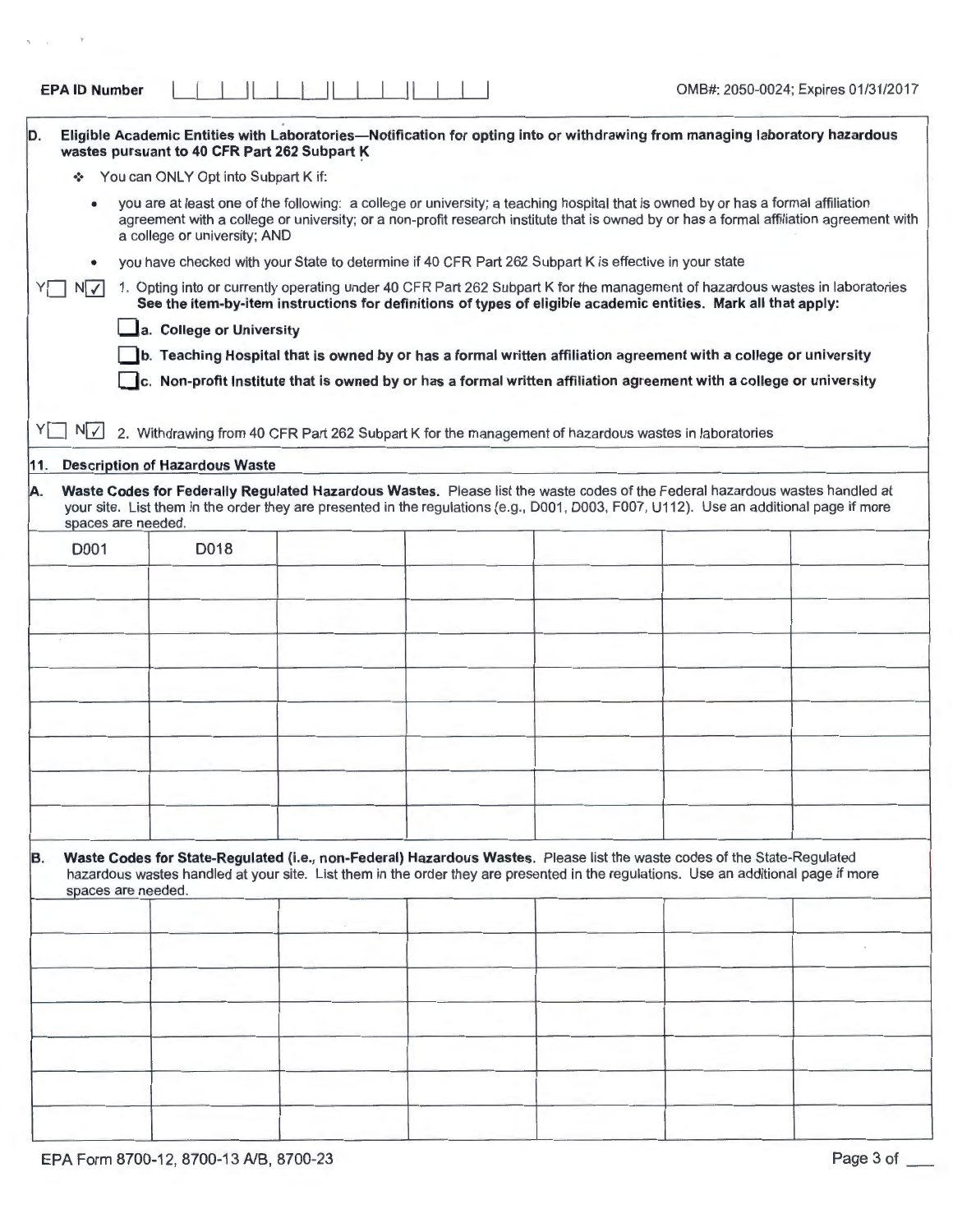| Are you notifying under 40 CFR 260.42 that you will begin managing, are managing, or will stop managing hazardous<br>secondary material under 40 CFR 261.2(a)(2)(ii), 40 CFR 261.4(a)(23), (24), or (25)?                                                                                                                                                                                                                                                                                                                                                                                                                                                                                                                                                                                                                            |                                                                 |
|--------------------------------------------------------------------------------------------------------------------------------------------------------------------------------------------------------------------------------------------------------------------------------------------------------------------------------------------------------------------------------------------------------------------------------------------------------------------------------------------------------------------------------------------------------------------------------------------------------------------------------------------------------------------------------------------------------------------------------------------------------------------------------------------------------------------------------------|-----------------------------------------------------------------|
| If "Yes," you must fill out the Addendum to the Site Identification Form: Notification for Managing Hazardous Secondary                                                                                                                                                                                                                                                                                                                                                                                                                                                                                                                                                                                                                                                                                                              |                                                                 |
|                                                                                                                                                                                                                                                                                                                                                                                                                                                                                                                                                                                                                                                                                                                                                                                                                                      |                                                                 |
| One time hazardous waste produced from groundwater remediation at former natural gas plant.                                                                                                                                                                                                                                                                                                                                                                                                                                                                                                                                                                                                                                                                                                                                          |                                                                 |
|                                                                                                                                                                                                                                                                                                                                                                                                                                                                                                                                                                                                                                                                                                                                                                                                                                      |                                                                 |
|                                                                                                                                                                                                                                                                                                                                                                                                                                                                                                                                                                                                                                                                                                                                                                                                                                      |                                                                 |
|                                                                                                                                                                                                                                                                                                                                                                                                                                                                                                                                                                                                                                                                                                                                                                                                                                      |                                                                 |
|                                                                                                                                                                                                                                                                                                                                                                                                                                                                                                                                                                                                                                                                                                                                                                                                                                      |                                                                 |
|                                                                                                                                                                                                                                                                                                                                                                                                                                                                                                                                                                                                                                                                                                                                                                                                                                      |                                                                 |
|                                                                                                                                                                                                                                                                                                                                                                                                                                                                                                                                                                                                                                                                                                                                                                                                                                      |                                                                 |
|                                                                                                                                                                                                                                                                                                                                                                                                                                                                                                                                                                                                                                                                                                                                                                                                                                      |                                                                 |
|                                                                                                                                                                                                                                                                                                                                                                                                                                                                                                                                                                                                                                                                                                                                                                                                                                      |                                                                 |
|                                                                                                                                                                                                                                                                                                                                                                                                                                                                                                                                                                                                                                                                                                                                                                                                                                      |                                                                 |
|                                                                                                                                                                                                                                                                                                                                                                                                                                                                                                                                                                                                                                                                                                                                                                                                                                      |                                                                 |
|                                                                                                                                                                                                                                                                                                                                                                                                                                                                                                                                                                                                                                                                                                                                                                                                                                      |                                                                 |
|                                                                                                                                                                                                                                                                                                                                                                                                                                                                                                                                                                                                                                                                                                                                                                                                                                      |                                                                 |
|                                                                                                                                                                                                                                                                                                                                                                                                                                                                                                                                                                                                                                                                                                                                                                                                                                      |                                                                 |
|                                                                                                                                                                                                                                                                                                                                                                                                                                                                                                                                                                                                                                                                                                                                                                                                                                      |                                                                 |
|                                                                                                                                                                                                                                                                                                                                                                                                                                                                                                                                                                                                                                                                                                                                                                                                                                      |                                                                 |
|                                                                                                                                                                                                                                                                                                                                                                                                                                                                                                                                                                                                                                                                                                                                                                                                                                      |                                                                 |
| 14. Certification. I certify under penalty of law that this document and all attachments were prepared under my direction or supervision in<br>accordance with a system designed to assure that qualified personnel properly gather and evaluate the information submitted. Based<br>on my inquiry of the person or persons who manage the system, or those persons directly responsible for gathering the information, the<br>information submitted is, to the best of my knowledge and belief, true, accurate, and complete. I am aware that there are significant<br>penalties for submitting false information, including the possibility of fines and imprisonment for knowing violations. For the RCRA<br>Hazardous Waste Part A Permit Application, all owner(s) and operator(s) must sign (see 40 CFR 270.10(b) and 270.11). |                                                                 |
| Name and Official Title (type or print)                                                                                                                                                                                                                                                                                                                                                                                                                                                                                                                                                                                                                                                                                                                                                                                              | <b>Date Signed</b><br>(mm/dd/yyyy)                              |
| KELAN BOTER, PROJECT MANAGER JUNE 15, 2017                                                                                                                                                                                                                                                                                                                                                                                                                                                                                                                                                                                                                                                                                                                                                                                           |                                                                 |
|                                                                                                                                                                                                                                                                                                                                                                                                                                                                                                                                                                                                                                                                                                                                                                                                                                      |                                                                 |
|                                                                                                                                                                                                                                                                                                                                                                                                                                                                                                                                                                                                                                                                                                                                                                                                                                      |                                                                 |
|                                                                                                                                                                                                                                                                                                                                                                                                                                                                                                                                                                                                                                                                                                                                                                                                                                      |                                                                 |
|                                                                                                                                                                                                                                                                                                                                                                                                                                                                                                                                                                                                                                                                                                                                                                                                                                      | 12. Notification of Hazardous Secondary Material (HSM) Activity |